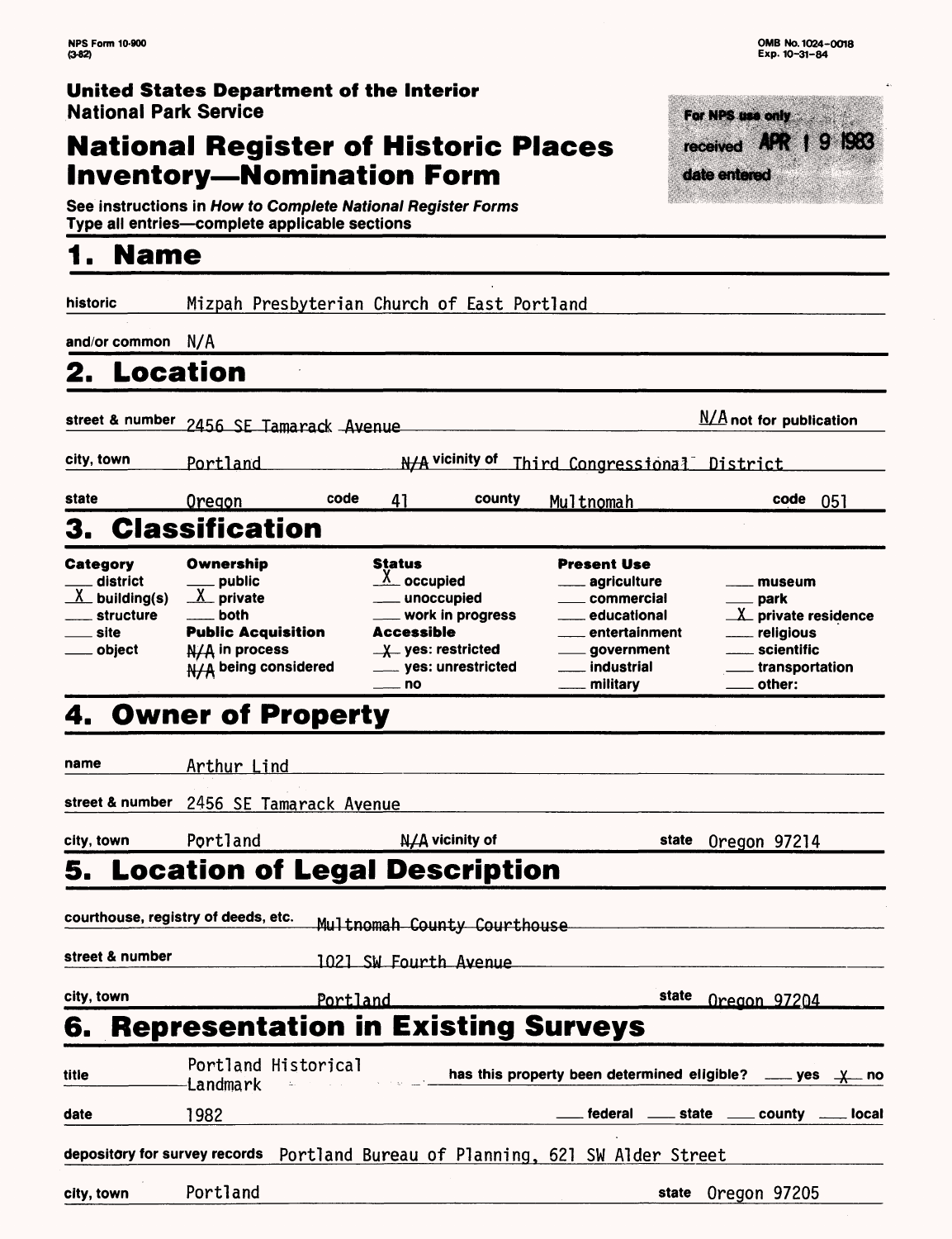# **7. Description**

| <b>Condition</b>                                                   |                           | <b>Check one</b>       | <b>Check one</b>           |      |      |  |
|--------------------------------------------------------------------|---------------------------|------------------------|----------------------------|------|------|--|
| excellent                                                          | <u>__</u> __ deteriorated | <u>__</u> __ unaltered | <u>_</u> ___ original site |      |      |  |
| $\frac{1}{2}$ good $\frac{1}{2}$ $\frac{1}{2}$ $\frac{1}{2}$ ruins |                           | $\perp$ altered        | $\lambda$ moved            | date | 1911 |  |
| $\equiv$ fair                                                      | _____ unexposed           |                        |                            |      |      |  |

#### **Describe the present and original (if known) physical appearance**

The Mizpah Presbyterian Church of East Portland, located on Lots 9 and 10 of Block 29 in Ladd's Addition to the City of Portland, Multnomah County, Oregon, was constructed by the Mizpah Presbyterian Congregation in 1891 at a cost of \$8,000.

Originally located at the corner of SE 13th and Powell Road (later, Boulevard), near the east bank of the Willamette River, the Carpenter Gothic church was moved 12 blocks north-<br>easterly to its present location in 1911 and placed on a basement story of concrete. The easterly to its present location in 1911 and placed on a basement story of concrete. design has been attributed to Orlin G. McWain, whose name and the location Los Angeles appear on several blueprints of original plans in possession of the current owner.

#### STRUCTURE AND EXTERIOR

The Mizpah Presbyterian Church is a wood frame structure, basilican in plan, 64 feet wide and 128 long. Its longitudinal axis is oriented east to west. The structure sits on a cement foundation and has a full basement. The structure is divided into two principal parts, the main body of the church moved to the site in 1911, and an addition used for classrooms and meeting rooms at the east end of the nave added in 1924.

#### MAIN STRUCTURE (CHURCH)

The principal facade, facing the street to the west, is organized simply. A high gabled wall, pierced by a prominent stained glass window, is flanked to the left by a tall, battlemented bell tower. Under the bell tower is the main entrance to the church, with a projecting porch roof. It should be mentioned that the large stained glass window has recently been restored from being blown in during a storm. A storm window has also been added to protect the window. The high gabled wall is faced with quite narrow wooden siding, which is the siding material most used throughout the building. This siding and most other wall surfaces (including the rough shakes used on the tower and the textured cement of the relatively high basement level) are painted a light tan color. The gables themselves are finished with a reddish stain, as is all exterior trim.

The gable is supported by simple timber brackets of which the collar brace is missing. The peak is reinforced by a kingspost truss, behind which a set of wooden ventilation louvres is partly concealed. Centered in the wall surface is a large wood-framed window with a low Gothic arch. The four main panels of the window and the traceries above are glazed with decorative and figural stained glass. Beneath, at the basement level, is a set of three one-over-one double-hung wood sash windows.

The porch we see today was added to the structure when the building was moved in 1911. The porch is served by a high flight of wooden stairs. It takes the form of an extended eave with exposed roof joists and planks beneath. The gable is reinforced by a kingspost truss, the horizontal element of which is a composite of several planks. These are fitted so as to form a fairly low arch with accompanying pierced roundels. The porch roof rests on two columns of wood. These are simple in design, having square podia and capitals, with cylindrical drums. A simple wood railing guards the sides of the porch which is considerably above ground level. The double entrance doors are of planks, bound together with large, scrool-ornamented, wrought-iron straps.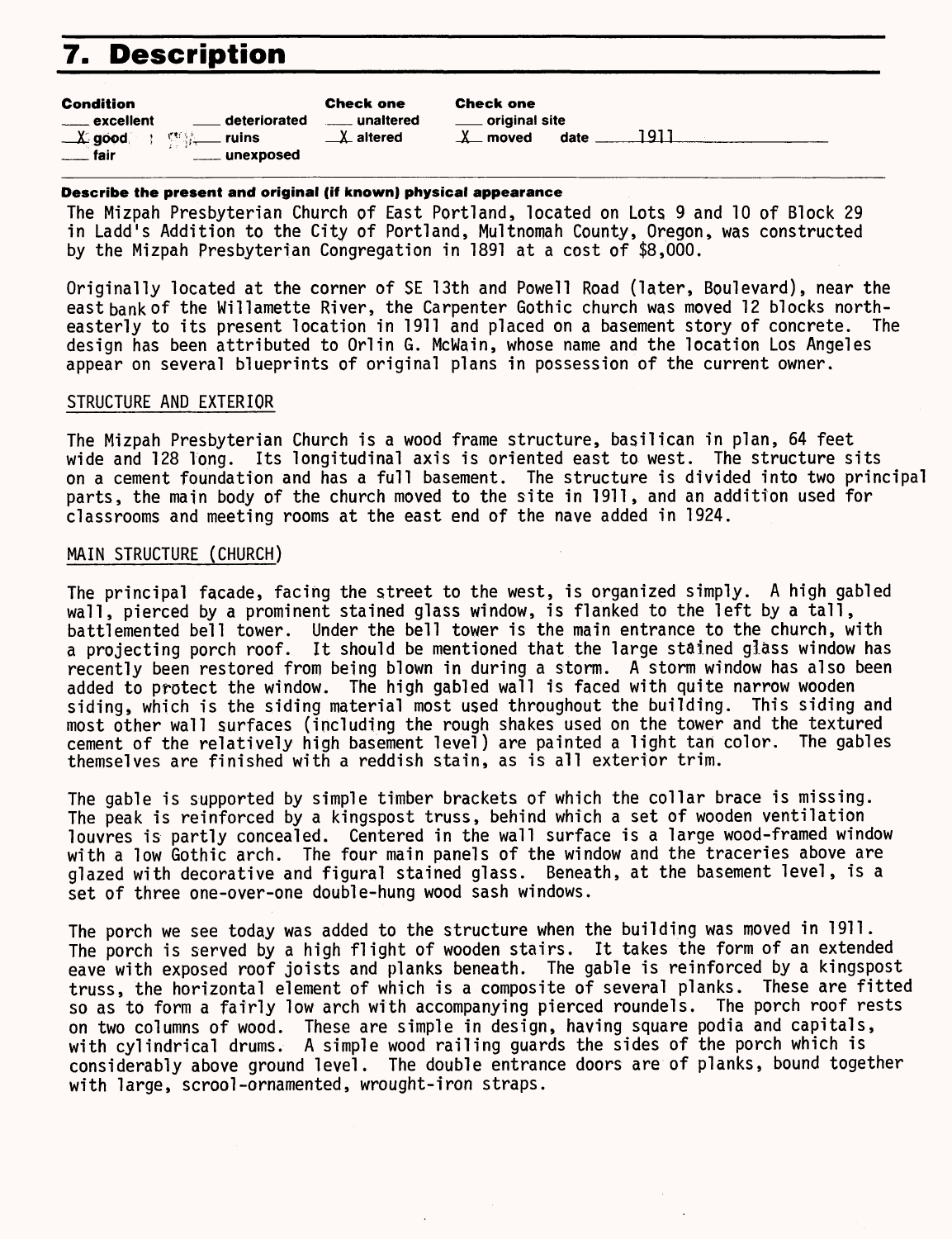# **National Register of Historic Places Inventory—Nomination Form**



**Continuation sheet Continuation sheet Continuation sheet Page 2** 

The tower, which measures 10'xlO' and rises 44' above street level, is also ornamented with restraint. In the bell tower is the original bell cast in 1888 by Vanduzern and Tift at the buckeye Bell Foundry, Cincinnati, Ohio. The wood shakes of the sides are relieved only by a tall, narrow, louvered opening with pointed arch. A simple cornice is surmounted by wooden battlements, which are ornamented with wooden trefoil traceries. The north facade has many of the same elements. The face of the tower which forms the right end of this facade is essentially the same as that already described, except for the fact that it is pierced at the level of the entry porch by a single stained glass window, which has trefoil traceries approaching an onion shape.

Identical or very similar windows are quite common throughout the rest of the building. A transept-gable very similar to the gable of the principal facade is the main feature of this elevation. Its crest is slightly lower than that of the nave, and no truss reinforces the peak. The stained glass window is slightly smaller and of a different design, there being only three large panels, an especially elegant tracery, and a small hinged section at the bottom of the center panel. A small plain window flanks the larger one just to the left, or east. Below, at basement level, there is a pair of large single-pane windows.

The transept projects slightly from the north wall of the nave, which is continuous with the base of the tower's northern face. Centered in this section of nave-wall is a trefoil-embellished stained glass window identical to that just to its right and a little higher in the north side of the tower. In the basement story below are a door and, to the right, a 1-over-l double-hung sash window.

To the left of the transept gable is a smaller porch-gable much like that on the principal facade. It is shallower and is not supported by columns, nor is the horizontal element of the truss elaborate. The double doors are much like those of the west front. To the left of the doors is a narrow window. The original porch itself is now missing, and has been replaced by a modern deck that is undoubtedly larger than the original. It would seem, though, that the stairs which now lead up to this deck along the north facade are in roughly the same position as an earlier flight, which left some traces on the surface of the basement level. This basement story is pierced by one large 1-over-l double-hung wood sash window. The elevated deck also serves as the porch to a simple door with one glass pane that opens into the addition at the rear of the building. This door is at right angles to the building's north facade, the addition being somewhat wider than the original structure.

The face of the south transept is very much like that of its counterpart on the north side. Details of the gable and large window are extremely close. However, there is no small window in the gabled section, and the basement level is occupied solely by a pair of 1-over-l double-hung wood sash windows.

Continuous with the gabled section and to the right (east) is a short section pierced by two of the "onion-type" trefoil windows above, and below them simple 1-on-l windows. Once again the addition to the rear is wider than the original structure, and the difference in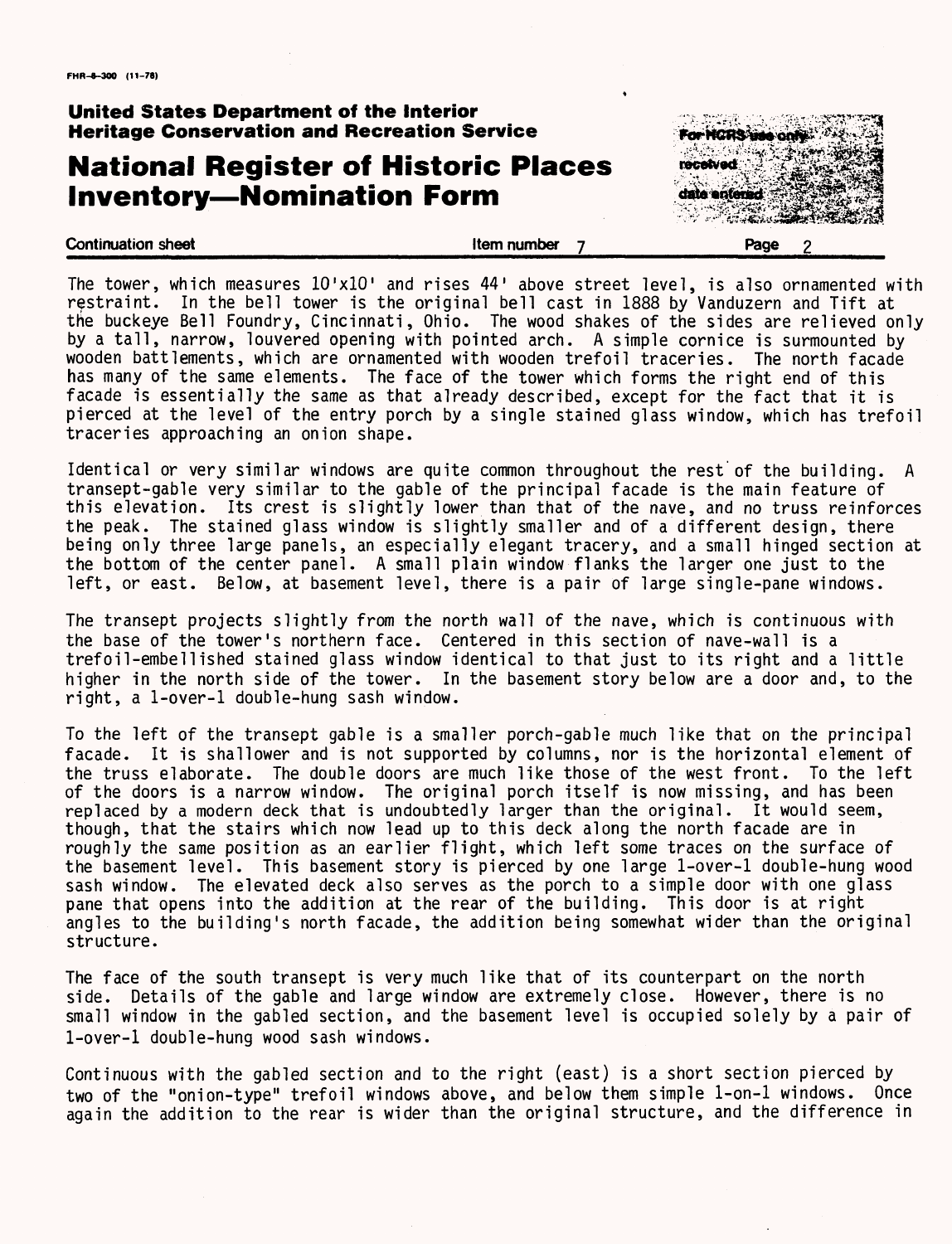# **National Register of Historic Places Inventory—Nomination Form**



width provides room for a double door below, reached by stairs which descend from the west, and another trefoil window above. The entry is protected by a sloping roof which is fixed to the wall of the transept.

This transept is considerably longer than its counterpart. Consequently there is room along the transept's west wall for another basement level entrance, similar to that described above, and similarly protected by a lean-to roof. Above this roof on the transept wall is a plain, single-pane window. There are two more such windows above on the south wall of the nave and two 1-on-l sashes below.

#### 1924 ADDITION

The 1924 addition is a simple rectangle in plan, with the long axis running north-south. As mentioned before, it is a little wider than the portion of the original structure which it adjoins, and those short sections of wall which are immediately adjacent to the older building have already been described. The rest of the addition is easily pictured. The north, east and south walls are unvaried by any projection or recession in the wall surface. Each is sided with the familiar narrow wood siding above, and the same textured cement at the basement level. The roof is very nearly flat and is about as high as the lower ends of the transept gables. Mention of the fenestration will complete this section of the physical description.

The north wall of the addition has two sets of plain glass windows above, each set having three windows mounted in a common frame. Again, descending from the west, a stairway provides access to a wooden door with glass pane at the basement level. At the head of this staircase is a plain window with a louvered section and, to the right, a very low wooden door with its sill at ground level. Toward the east (left), there is one small plain window, and finally a 1-on-l sash.

Along the east facade of the addition, at basement level, there are more such sashes, mounted singly or in groups. From left to right: group of two; group of six; followed by three single sashes. Above these on the main floor, from left to right: group of three simple panes; group of three (outer pair trefoil stained glass); group of three (as previous); single trefoil stained glass; group of four (other pair trefoil stained glass). There is a small chimney toward the south end of the facade. It should be mentioned that the high gable of the nave's east end is visible over the east front of the addition. It is similar to the gable of the principal facade, but has in addition a very charming bay projecting from just beneath the truss. This bay has three tall, window-glass panes with trefoil ornaments toward the east, and tall, plain panes at the sides.

On the addition's south side, there is a single 1-on-l sash to the left, and a group of three simple panes to the right. At the basement level there are three 1-on-l sashes.

The roof shingles throughout the building are of a light reddish tone. This coordinates well with the tan and reddish-brown tones of the walls and woodwork. The condition of the exterior is good. There is some recent work, including the deck already described at the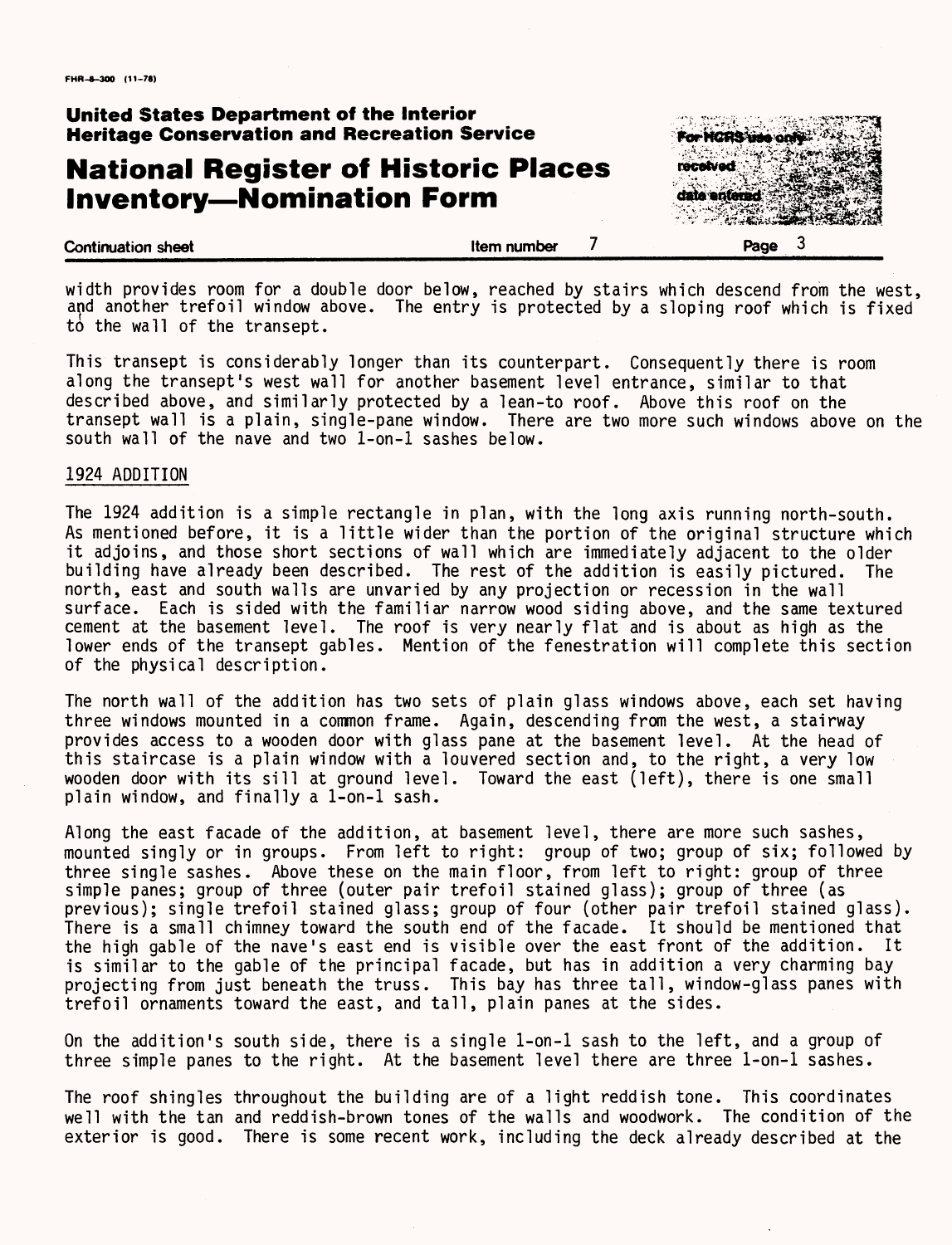# **National Register of Historic Places Inventory—Nomination Form**

**Continuation sheet Continuation** sheet **7** 



north side, as well as a sun deck that has been added above the roofline of the nave on the same side. This deck spans the distance between the tower and the roof of the north transept. The woodwork and caulking are in good condition. Many windows now have narrow-frame storm windows. The larger stained glass windows are protected by clear sheets of plexiglass.

The grounds, which consist largely of a bordering strip of grass, are in need of work, including various large, mature shrubs in need of trimming. At the east side, the alley which divides the block runs directly past the building. On the street side, the ground rises a few feet from sidewalk level. This, in addition to the high basement which functions like a high pedestal, has the effect of raising the building considerably. The tower in particular gains notable prominence. The structure stands as a landmark not only within the district but for anyone driving along Southeast Division. The building has recently been recommended for Portland Historic Landmark status.

#### INTERIOR

As mentioned earlier, the interior of the church was changed when the Mizpah congregation moved the structure in 1911. Subsequent changes occurred when the church was rented to other congregations during the 1960's.

In 1978, when the structure changed use from a church to housing units, an apartment unit was added within the main sanctuary along with some additional walls.

The prominent architectural features of the interior have remained intact and contributed to the overall scheme of the new use for the structure.

Most notable of the interior features are the stained glass windows. There is one large stained glass window  $10 \times 15$  in size. Two stained glass windows on the sides measure 7'x8'-6". In addition, there are nine 3'x5' and eight Z'xS'-S" windows throughout the building.

The interior of the former sanctuary is cruciform in plan with fine Gothic arch beams supporting the 23' ceiling and ten arch ribs supporting the half dome of the apse.

Walls between the beams are wood and lath and plaster. Interior walls and ceilings are in excellent condition and are being painted and restained as needed.

As previously stated, the interior of the structure has been treated in such a way so as to allow the structure to function given its new use. The new design incorporates the significant architectural features in the new design, and would allow for the removal of the new construction to return the interior to its original design if so desired any time in the future.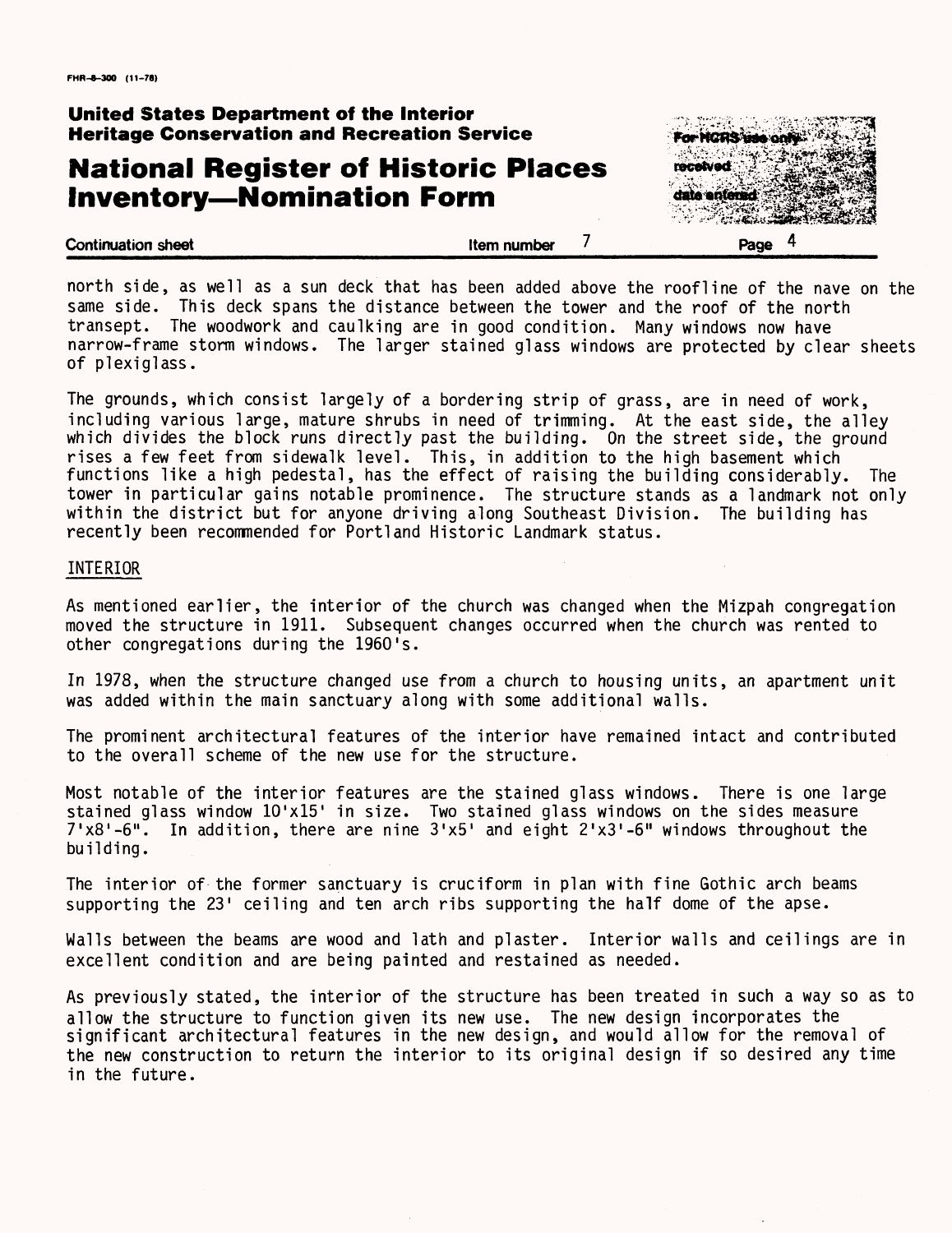# **National Register of Historic Places Inventory—Nomination Form**



first to explore and map Mt. Hood area. Newton Clark Glacier is named for him. Charles Krebs, inventor, was the founder of the first high-production brick yard in Oregon and<br>supplier of brick for many important buildings in Portland's downtown core. John William supplier of brick for many important buildings in Portland's downtown core. Kern was a Portland and Astoria developer and steamboat operator. E. J. Thompson, a pioneer Portland bookseller, was associated with J. K. Gill. George B. Markle, Jr., banker, industrialist and developer of Portland's electric streetcar system, was one of the builders of the Old Portland Hotel. R. J. Bowles, State Legislator and industrialist, was the founder of a steel mill that produced much of the steel used in early downtown buildings.

#### SETTING

As stated, the Mizpah Presbyterian Church was originally located on Powell Road and SE 13th Place. Shortly after the turn of the century, it was noted that "in comparison to the prosperity of the city and the progress of most of the other church, Mizpah was definitely falling back." The environment around the church was changing as industries moved into the waterfront area, causing many residents to move from the neighborhood.

After considerable deliberation and study it was decided that the future of the church depended on a move of the congregation to a new location. The congregation hoped this new location would be where "the building of homes was practically assured."

After considering alternative plans, it was decided in February, 1911 that the congregation move not only itself but also the Mizpah Church building to its present location in Ladd's Addition.

#### LADD'S ADDITION

Ladd's Addition represents the first attempt in Portland and one of the most successful efforts on the West Coast at residential community planning. Thus it was the logical relocation site for the Mizpah congregation.

William S. Ladd designed Ladd's Addition in 1891 as a real estate development. Ladd, one of Portland's prominent industrialists, was a self-made millionaire, philanthropist and the city's fifth mayor.

In designing the addition, Ladd platted the 128 acre tract much differently than the typical 200 by 200 foot grid most commonly used in Portland.

Ladd's plan created a diagonal street system radiating from a circular central park. The streets were further divided into broad avenues, local streets and service alleys. Also created were four public gardens equidistant from the center. All utilities were provided.

At the time it was launched, the development was considered the most attractive in all of Portland. Today the neighborhood is composed predominantly of wood frame, residential architecture. The majority of the structures are variations of one and one-half to two and one-half story bungalows and Craftsman houses.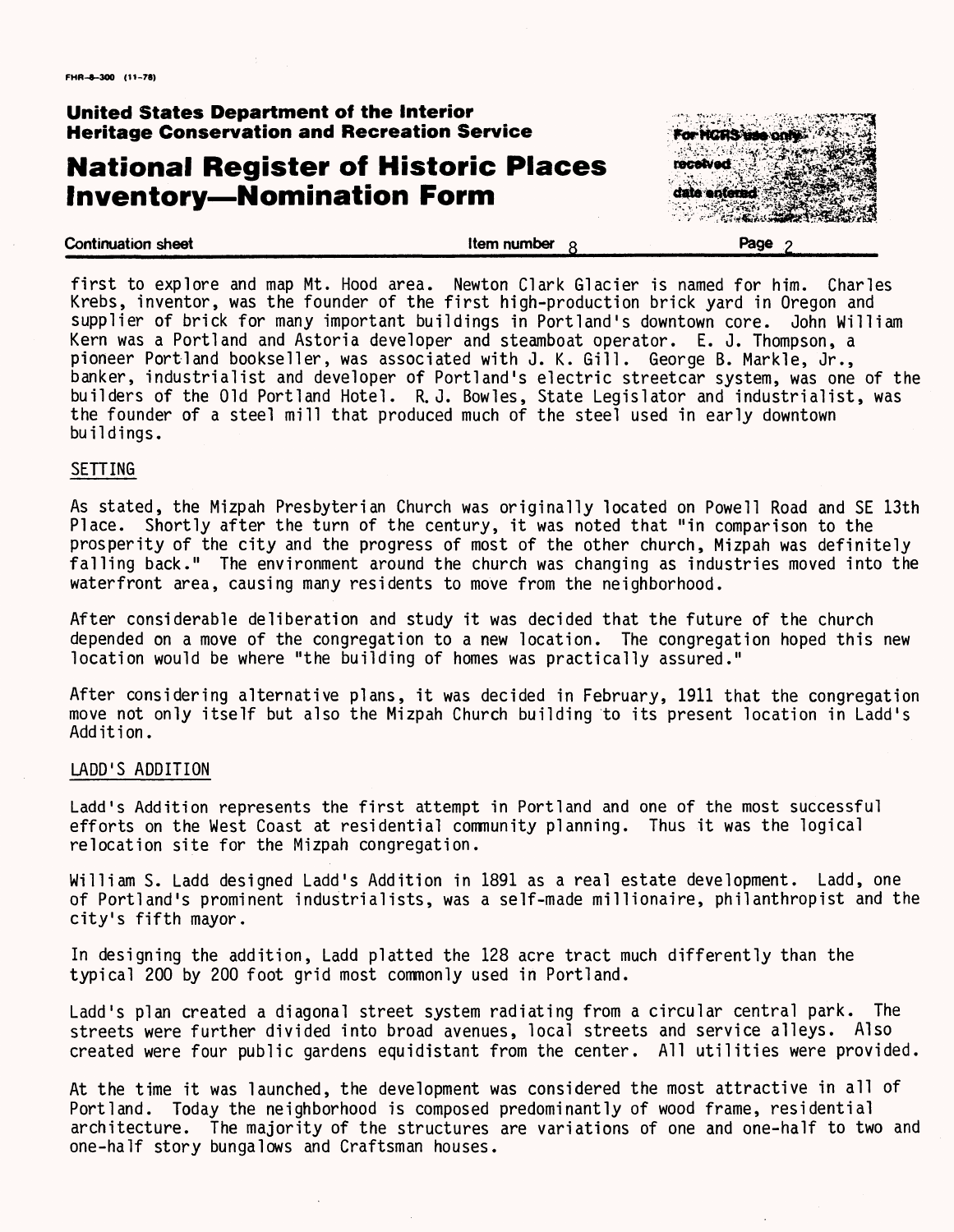## **National Register of Historic Places Inventory—Nomination Form Example 18 also actional**



Since the 1960s, the neighborhood has been on an upward swing with many of the residences undergoing rehabilitation. Other development in the area has been the construction of multi-housing units, office space and small commercial structures around the perimeter, however, the core of the area remains intact and the neighborhood has been declared a Portland Historic Conservation District.

After the move of the church to its present location, the first service was held on the second Sunday of September, 1911. An article in the Sunday Oregonian, October 13, 1912, commemorated the 25th anniversary of the church and recalled the move:

"... though the interior of the building was somewhat dilapidated, as a result of the move . . . the congregation was an exceedingly happy one, because they all felt that the prospect for a healthy growth was assured for the future."

The moved strcture was rededicated on December 10, 1911.

As a consequence of the move, the interior arrangement of .the structure was modified. A semi-circular choir platform was built, mahogany pews were installed, three new chairs were donated by the Sunday school for the pulpit platform, and a new mahogany pulpit replaced the old. Other interior work including the repainting of the interior and restaining of all the woodwork. A new carpet was also installed at this time.

The exterior of the church saw little change in the move excepting the change in the main entrance stairway. This change in the stairway was prompted by the addition of an auditorium and kitchen with ceiling heights of 10' in the basement of the new structure when the structure was moved.

As hoped by the congregation, the church did prosper. Membership of the congregation peaked in 1924/1925 at 249 regular members and 582 Sunday school members. To meet the needs of the growing congregation, the addition of eleven school and meeting rooms was made in 1924.

In the 1950s the membership of the congregation once again declined as members of the congregation began moving to the suburbs. As membership continued to decline, the congregation merged with two other congregations and moved to a new location.

During this period, and until 1961, the Mizpah Church building continued to be used as a Presbyterian Church and community center.

From 1961 until 1978 the structure was rented to several other congregations and organizations, each of which had a short life.

On February 21, 1978 the structure was purchased by Arthur Lind. At the time of purchase, the building was showing the effect of 17 years of neglect but was still relatively intact. Work began in 1978 to rehabilitate and convert the building for use as four residential units.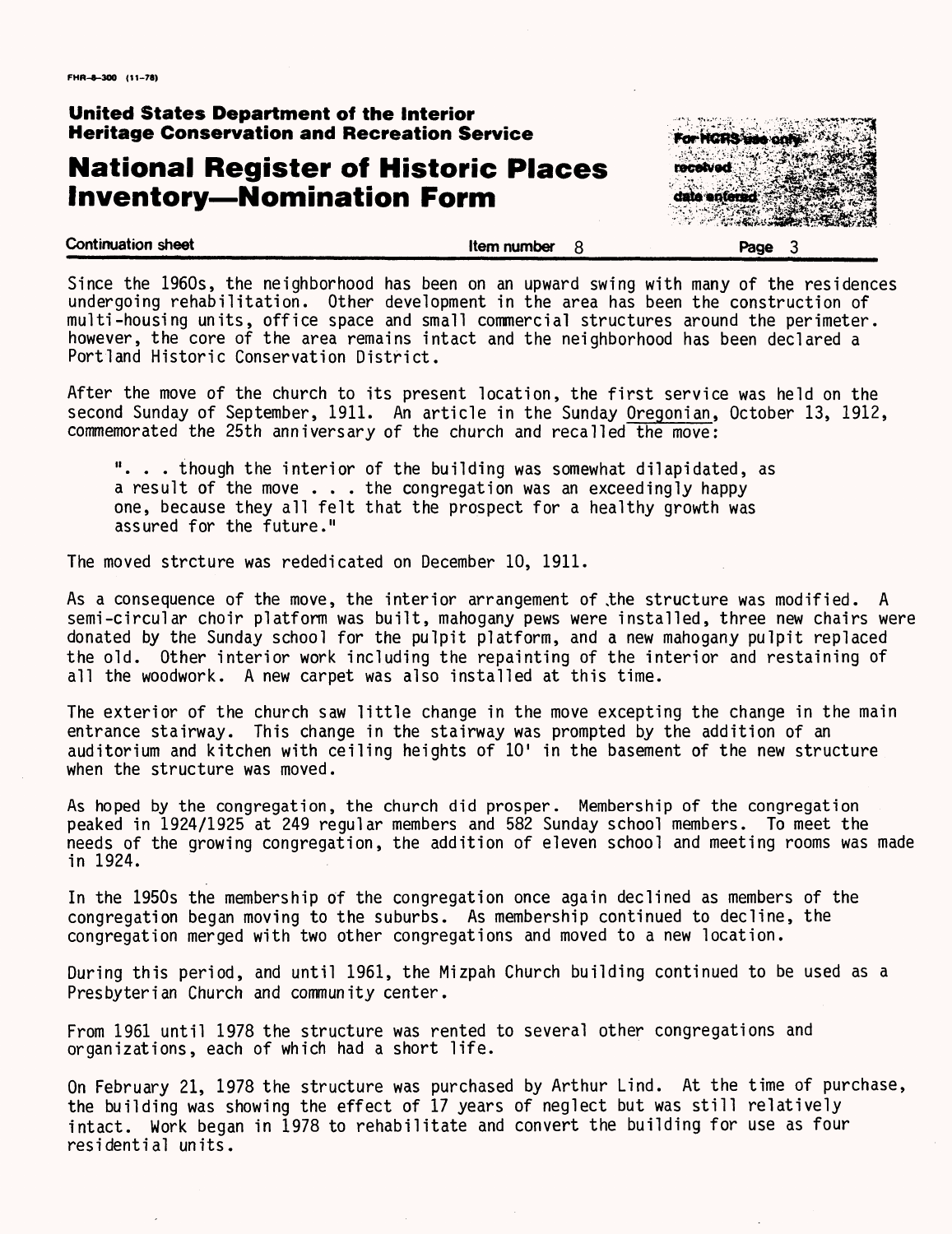# **National Register of Historic Places Inventory—Nomination Form**



The rehabilitation is nearly completed and has retained all significant architectural elements. New construction which was necessitated by the change in use has been done in such a way so as to be removable should the need or desire arise to return the church to its original use.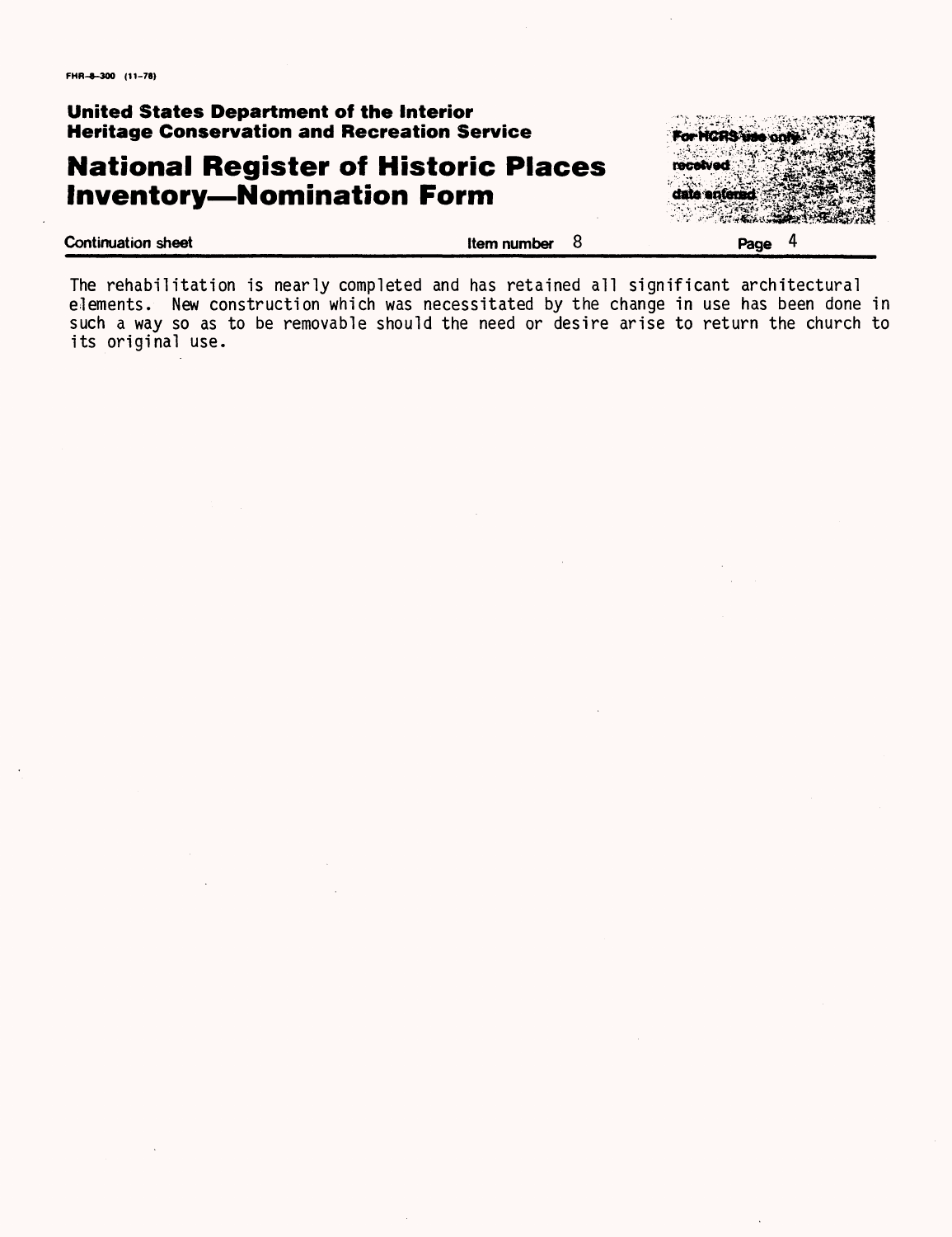# **8. Significance**

| <b>Period</b><br>____ prehistoric<br>$\frac{1}{2}$ 1400-1499<br>$-1500 - 1599$<br>$\frac{1600 - 1699}{1600 - 1699}$<br>1700-1799<br>$\frac{1}{100}$ 1800-1899<br>$-1900-$ | Areas of Significance—Check and justify below<br>$\frac{1}{2}$ archeology-prehistoric $\frac{X}{X}$ community planning<br>_____ archeology-historic<br>_____ agriculture<br>$X$ architecture<br><u>___</u> art<br><u>__</u> __ commerce<br>communications | ____ conservation<br><u>__</u> ___ economics<br><u>__</u> education<br>___ engineering<br>exploration/settlement ___ philosophy<br><u>__</u> _ industry<br><b>invention</b> | $\frac{1}{2}$ landscape architecture $\frac{X}{X}$ religion<br>$\equiv$ law<br>___ literature<br>___ military<br><u>_</u> __ music<br>____ politics/government | ___ science<br>____ sculpture<br>__ social/<br>humanitarian<br>theater<br>transportation |
|---------------------------------------------------------------------------------------------------------------------------------------------------------------------------|-----------------------------------------------------------------------------------------------------------------------------------------------------------------------------------------------------------------------------------------------------------|-----------------------------------------------------------------------------------------------------------------------------------------------------------------------------|----------------------------------------------------------------------------------------------------------------------------------------------------------------|------------------------------------------------------------------------------------------|
| <b>Specific dates</b>                                                                                                                                                     | 1891                                                                                                                                                                                                                                                      | <b>Builder/Architect</b>                                                                                                                                                    | architect.<br>Orlin G.<br>McWain.                                                                                                                              | Los Angeles                                                                              |

**Statement of Significance (in one paragraph)** (attributed)

The Mizpah Presbyterian Church of East Portland, built in 1891 at the corner of 13th Place and Powell Boulevard in Southeast Portland, Oregon, was moved 12 blocks to its present location on SE Tamarack Avenue in Ladd's Addition in 1911. It is locally significant under National Register criterion "c" as one of the few remaining examples of Carpenter Gothic Architecture in the metropolitan area. Basilican in plan, with minor transepts and an entry vestibule and battlemented bell tower offset to side of nave, the church is distinguished by three large perpendicular style stained glass windows and hammer beam roof trusses. In 1911 the church was moved by its congregation to Ladd's residential tract and placed on a basement story of concrete. In 1924, a frame Sunday School and meetingroom wing on concrete basement was wrapped around the apsidal end. This two-story addition coincided with the congregation's peak of membership. The congregation was formed in 1887 as an offshoot of the First Presbyterian Church of East Portlnad, which had been organized as early as 1882. In the 1950s, the congregation, declining in numbers, merged with other Presbyterian congregations and relocated. Mizpah Church experienced years of indifferent maintenance and minor modification while functioning as a community church from 1961 until it was acquired by the present owner in 1978. The current owner reversed the effects of neglect and storm damage and adapted the building for use as four dwelling units; two in the basement, one in the Sunday School wing, and one in the nave. As a consequence, the nave has been modified by a reversible, freestanding spatial subdivision, but the beams and rib arches of the nave and apse are fully intact and observable. The only apparent exterior alteration of recent date is the addition of a small sun deck and railing between the belfry and west transept. Design of the church has been attributed to Orlin G. McWain on the basis of blueprints in the possession of the owner. Because of its distinction as the oldest building in Ladd's Addition and because of its distinctive features in the Gothic Revival style, Mizah Presbyterian Church of East Portland was declared a Portland Historical Landmark by order of the City Council on September 27, 1982.

Records show that in 1900 there were approximately 175 wood churches in the Portland area. Between 1937 and 1940, the Federal Writers Project of the Works Progress Administration made a detailed survey of church buildings in Multnomah County. Over 100 of the churches of wood construction were still standing in 1940. By 1981, however, only 20% of the churches surveyed by the WPA remained. Of'the ;20 remaining churches, most have been substantially altered. The Mizpah Church, built in 1891 and moved to its present site in 1911, is the oldest structure in Ladd's Addition. It is also one of the dwindling number of Portland area churches of wood frame construction antedating 1900.

Organized in 1887, Mizpah Presbyterian Church was an outgrowth of the First Presbyterian Church of East Portland, which had been organized in 1882. The 29 charter members of the congregation included many notable Portland residents including Penumbra Kelly, son of the Reverend Clinton Kelly, who platted part of his land claim as an East Portland addition in 1872. Penumbra Kelly was State Legislator (four terms), County Commissioner, U.S. Marshall under President Chester Arthur, Sheriff of Multnomah County (three terms), and member of the Republican Central Committee. Newton Clark, naturalist, surveyor and geographer, was

i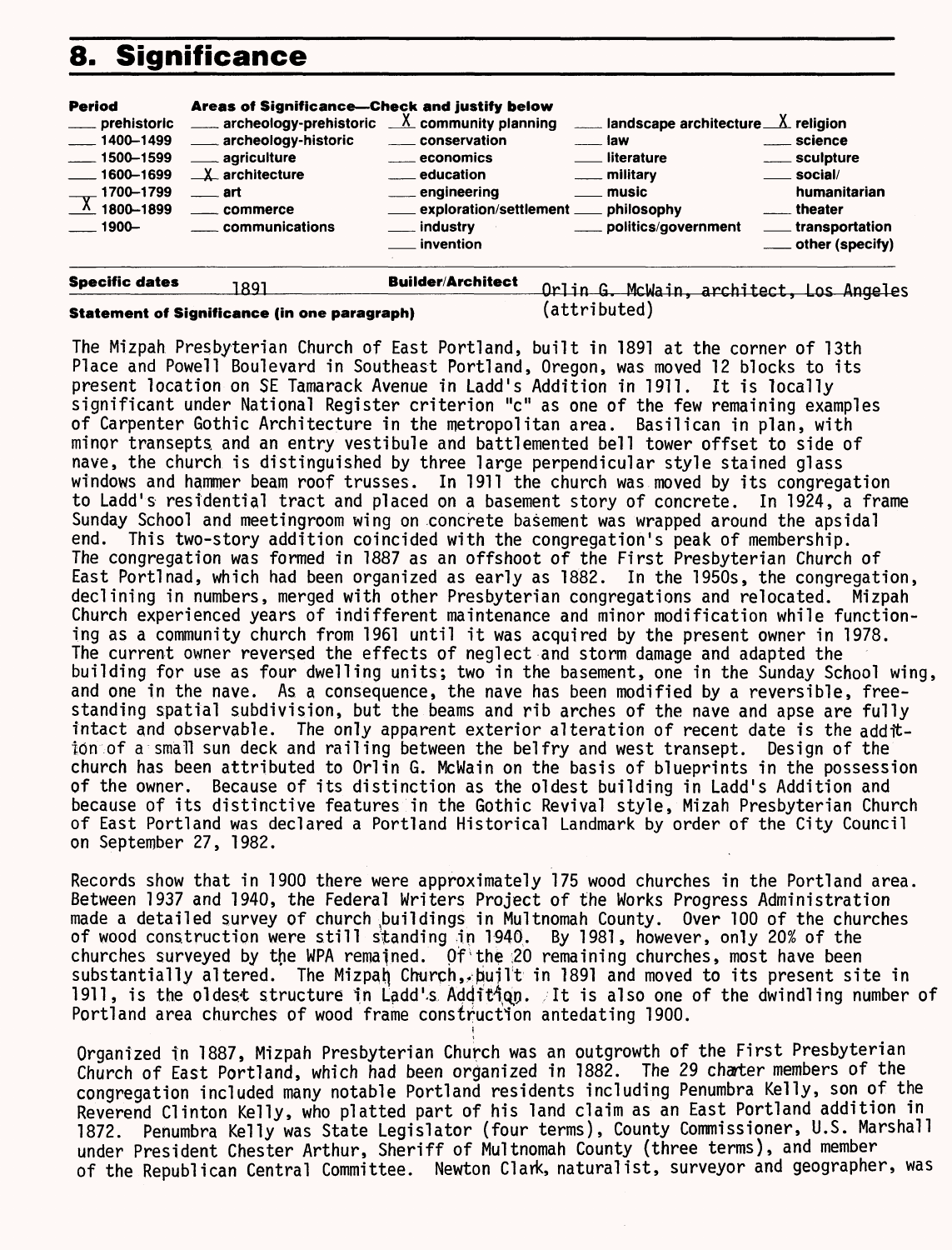# **9. Major Bibliographical References**

See continuation sheet

# **10. Geographical Data**

| <b>UTM References</b>                                                                                                                                                                                                                                                                                                                                                                      | Acreage of nominated property _____less_than_one<br>Quadrangle name Portland, Oregon-Washington |                |                                       |           | Quadrangle scale 1:24000                             |
|--------------------------------------------------------------------------------------------------------------------------------------------------------------------------------------------------------------------------------------------------------------------------------------------------------------------------------------------------------------------------------------------|-------------------------------------------------------------------------------------------------|----------------|---------------------------------------|-----------|------------------------------------------------------|
| <b>Easting</b><br>Zone                                                                                                                                                                                                                                                                                                                                                                     | اهیمید احیط ا<br><b>Northing</b>                                                                | 15101318191310 | в<br>Zone                             | Easting   | <b>Northing</b>                                      |
| c<br>Е<br>G                                                                                                                                                                                                                                                                                                                                                                                |                                                                                                 |                | D<br>F<br>н                           |           |                                                      |
| Verbal boundary description and justification<br>The Mizpah Presbyterian Church of East Portland<br>occupies Lots 9 and 10, Block 29, Ladd's Addition to the City of Portland,<br>Multnomah County, Oregon.                                                                                                                                                                                |                                                                                                 |                |                                       |           |                                                      |
|                                                                                                                                                                                                                                                                                                                                                                                            | List all states and counties for properties overlapping state or county boundaries              |                |                                       |           |                                                      |
| state                                                                                                                                                                                                                                                                                                                                                                                      | N/A                                                                                             | code           | county                                | N/A       | code                                                 |
| state                                                                                                                                                                                                                                                                                                                                                                                      | N/A                                                                                             | code           | county                                | N/A       | code                                                 |
|                                                                                                                                                                                                                                                                                                                                                                                            | <b>Form Prepared By</b>                                                                         |                |                                       |           |                                                      |
| name/title                                                                                                                                                                                                                                                                                                                                                                                 | John M. Tess, President                                                                         |                |                                       |           |                                                      |
| organization                                                                                                                                                                                                                                                                                                                                                                               | Heritage Investment Corporation                                                                 |                |                                       | date      | September 14, 1982                                   |
|                                                                                                                                                                                                                                                                                                                                                                                            | street & number 1220 SW Morrison, Suite 1303                                                    |                |                                       | telephone | $(503)$ 228-0272                                     |
| city or town                                                                                                                                                                                                                                                                                                                                                                               | Portland                                                                                        |                |                                       | state     | Oregon 97205                                         |
|                                                                                                                                                                                                                                                                                                                                                                                            |                                                                                                 |                |                                       |           | 2. State Historic Preservation Officer Certification |
| The evaluated significance of this property within the state is:<br>national<br>state<br>ocal                                                                                                                                                                                                                                                                                              |                                                                                                 |                |                                       |           |                                                      |
| As the designated State Historic Preservation Officer for fhind National Historic Preservation Act of 1966 (Public Law 89-<br>665), I hereby nominate this property for inclusion in the National Register and certify that it has been evaluated<br>according to the criteria and procedures set forth by the NMM on the Service.<br><b>State Historic Preservation Officer signature</b> |                                                                                                 |                |                                       |           |                                                      |
| title                                                                                                                                                                                                                                                                                                                                                                                      | Deputy State Historic Preservation Officer                                                      |                |                                       | date      | April 7, 1983                                        |
| For NPS use only                                                                                                                                                                                                                                                                                                                                                                           | I hereby certify that this property is included in the National Register                        |                | Entered In the<br>Matitonal Registant | date      |                                                      |
| Attest:<br><b>Chief of Registration</b>                                                                                                                                                                                                                                                                                                                                                    | <b>Keeper of the National Register</b>                                                          |                |                                       | date      |                                                      |